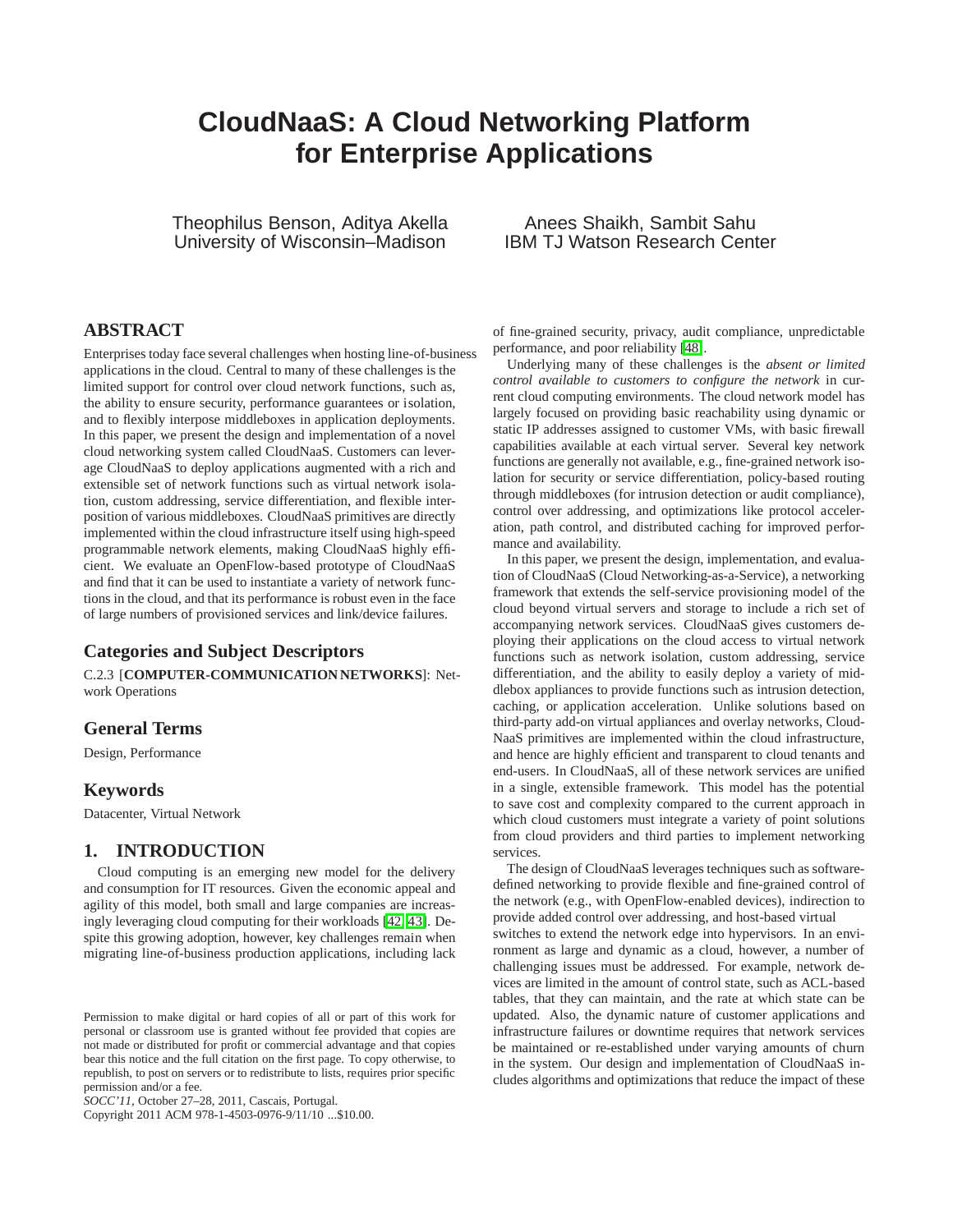hardware limitations, and also improve its ability to manage the dynamic nature of cloud-delivered services.

The contributions of CloudNaaS may be summarized as follows:

- design of an integrated provisioning system for cloud applications and network services with simple and flexible interfaces for customers to specify network requirements
- optimizations to improve scalability and overcome hardware limitations of network devices to support cloud-scale multitenancy with tens of thousands of application deployments and hundreds of thousands of VMs
- an implementation of the system, with experimental and simulation-based evaluation using a variety of common cloud application workload models

We demonstrate the benefits of CloudNaaS using extension experiments and simulation experiments on a prototype implementation. The flexibility of CloudNaaS in supporting network services in the cloud is demonstrated through evaluation in a lab testbed with commercial programmable network switches. Using this environment, we validate that fine-grained access control, VLAN-based isolation, service differentiation, IP address mapping, and middlebox interposition can be easily specified and deployed using Cloud-NaaS.

We evaluate the performance and scalability of CloudNaaS using a number of emulated scenarios with typical multi-tier interactive and batch application models. We focus on the performance of CloudNaaS in the face of dynamics such as network and host failures, and also as the number of customers and the size of the cloud varies. We use realistic reference applications including interactive n-tiered and batch applications. CloudNaaS scales to the dynamics of a large cloud with 270K VMs by recovering (i.e., re-establishing network services as well as connectivity) from link failures and device failures in well under .1 seconds and 6 seconds, respectively. By using techniques such as caching and precomputation, the processing overhead and recomputation time for recovery is reduced significantly.

Our evaluation shows that CloudNaaS imposes low memory overhead on the network devices in the cloud, requiring, for example, only 96 MB of memory per endhost. We also show that simple heuristics can be employed to effectively manage limited network device memory for holding the forwarding state for large numbers of cloud tenants. These heuristics help reduce network switch memory usage by 96-99% compared to naive routing and forwarding, thereby helping CloudNaaS scale to host many enterprise applications. Our experiments show that our network aware VM placement strategy, in which VMs belonging to the same application deployment are placed topologically near each other, is better able to accommodate network service requests, particularly for applications with many VMs. Network-aware placement reduces the pathlength between VMs belonging to such applications by a factor of 3, and can support nearly 10% more applications than non network-aware algorithms.

# <span id="page-1-1"></span>**2. BACKGROUND**

In this section, we motivate the need for additional network-level support when moving typical multi-tier enterprise applications to the cloud. First, we argue that the lack of sufficient network support in current clouds deters enterprises from redeploying their applications, and then we identify the design requirements that allow our system to overcome these challenges.

| Network           | On-path   | Layer 2          | OoS | ACL | <b>Static</b> |
|-------------------|-----------|------------------|-----|-----|---------------|
| <b>Functions</b>  | Middlebox | <b>Broadcast</b> |     |     | Addressing    |
| $EC2$ [1]         |           |                  |     |     |               |
| $EC2+VLAN$        |           |                  |     |     |               |
| $EC2$ w/VPC $[2]$ |           |                  |     |     |               |
| VPN-Cubed [5]     |           |                  |     |     |               |
| CloudNaaS         |           |                  |     |     |               |

<span id="page-1-0"></span>**Table 1: Policies supported by the networking layers of various clouds.**

# **2.1 Limitation of Current Cloud Networking Mechanisms**

Below, we focus on three important challenges that arise from limited control over the networking capabilities in current clouds. In each case, we suggest a design requirements to address each limitation.

**Limitation 1: Application performance.** Many tiered applications require some assurances of the bandwidth between server instances to satisfy user transactions within an acceptable time frame and meet predefined SLAs. For instance, the "thumbnail" application described in [\[32\]](#page-12-3) generates and sends different versions of photos between the business logic servers before they are finally returned to the user. Insufficient bandwidth between these servers, e.g., at times of high cloud utilization, will impose significant latency on user interactions [\[32\]](#page-12-3). Also, recent studies [\[37\]](#page-12-4) point to the slow rise in the average latency within the EC2 cloud, possibly due to oversubscription. Thus, without explicit control, variations in cloud workloads and oversubscription can cause delay and bandwidth to drift beyond acceptable limits, leading to SLA violations for the hosted applications.

*Requirement:* Cloud tenants should be able to specify bandwidth requirements for applications hosted in the cloud, ensuring similar performance to on-premise deployments.

**Limitation 2: Flexible middlebox interposition.** Enterprises deploy a wide variety of security middleboxes in their data centers, such as deep packet inspection (DPI) or intrusion detection systems (IDS), to protect their applications from attacks. These are often employed alongside other middleboxes [\[23\]](#page-11-3) that perform load balancing [\[3\]](#page-11-4), caching [\[27\]](#page-12-5) and application acceleration [\[13\]](#page-11-5). When deployed in the cloud, an enterprise application should continue to be able to leverage this collection of middlebox functions.

Today, there are a limited number of solutions to address this need. IDS providers, such as SourceFire [\[14\]](#page-11-6), have started packaging their security software into virtual appliances that can be deployed within the cloud. Similarly, EC2 provides a virtual load balancer appliance for cloud-based applications [\[6\]](#page-11-7). Unfortunately, there is no means today to specify and control middlebox traversal, i.e., the series of virtual appliances that traffic should traverse before arriving at, or after leaving, a node in the enterprise application. A common practice when using virtual appliances is to install all the virtual appliances in the same VM as the application server. However, this approach can degrade application performance significantly. It also increases the cost of the cloud-based deployment as the customer will have to buy as many appliance instances as there are application servers.

*Requirement:* Ideally, tenants should have the ability to realize an identical data-plane configuration in the cloud to on-premise; this includes the ability to flexibly interpose a variety of middleboxes such as firewalls, caches, application accelerators, and load balancers.

**Limitation 3: Application rewriting for consistent network operation.** The cost and difficulty of application rewriting places a significant barrier to migrating enterprise applications into the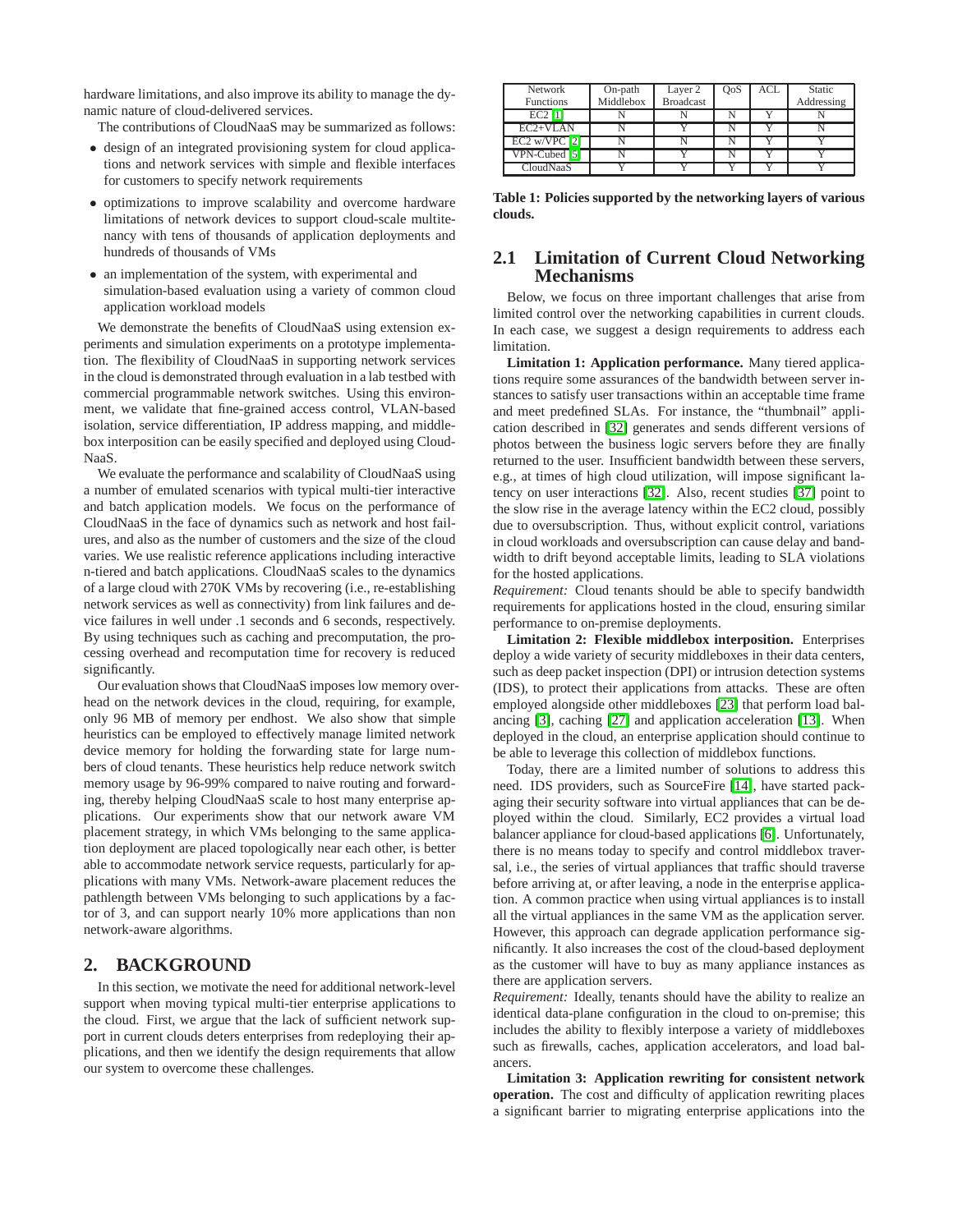

<span id="page-2-1"></span>**Figure 1: Various steps in the CloudNaaS framework.**

cloud. Applications may need to be rewritten or reconfigured before deployment in the cloud to address several network-related limitations. Two key issues are: (i) lack of a broadcast domain abstraction in the cloud and (2) cloud-assigned IP addresses for virtual servers.

Cloud providers such as EC2 do not allow broadcast traffic [\[20\]](#page-11-8), which precludes important mechanisms such as broadcast-based failover. Applications may have to be rewritten to employ alternate failover mechanisms in the cloud. For example, backend database servers must be rewritten to use other failover mechanisms such as Layer-3 heartbeats [\[45\]](#page-12-6) and third-party cluster resource managers (e.g., PaceMaker [\[12\]](#page-11-9)).

When writing configuration files for their applications, some applications may have hardcoded IP addresses for servers in various tiers or for external services on which the applications depend (see examples in [\[36\]](#page-12-7)). When redeploying applications within the cloud, virtual servers are likely to be given new addresses in the cloud, requiring, at a minimum, updates to their configurations. Depending on whether or not the services that the applications depend on have also been migrated into the cloud, further updates to configurations may be necessary. Configurations can be quite complex for production 3-Tier applications [\[29\]](#page-12-8), hence retooling them to ensure consistency in IP addresses is challenging and difficult to automate. *Requirement:* Applications should require little or no rewriting to handle networking (i.e., applications should run "out of the box" as much as possible), in particular for IP addresses and for networkdependent failover mechanisms.

As mentioned in Section [1,](#page-0-0) some cloud providers do support some specific network-level functionality, but these are generally point solutions that only partially address the limitations described above. For example, in Table [1,](#page-1-0) we list a number of network functions and consider to what extent they are supported by some com-mercially available cloud services<sup>[1](#page-2-0)</sup>. We see that each of the available mechanisms addresses a subset of the desired functions, while CloudNaaS provides a framework with more comprehensive support for network-layer policies in the cloud.

# **3. RELATED WORK**

Network services have started to receive more attention recently from cloud providers, but the network support is primarily targeted at a small set of capabilities. For example, Amazon recently extended its VPN services to include secure connectivity to isolated virtual instances with the ability to segment them into subnets and specify private address ranges and more flexible network ACLs [\[2\]](#page-11-1). Similarly, the Microsoft Windows Azure virtual network provides services for customers to integrate on-premise applications [\[16\]](#page-11-10). Both Amazon and Azure also provide network-related add-on services such as traffic load balancing across clustered VMs, and content distribution services using their distributed platforms.

There are also a number of third-party providers of networkrelated services delivered as virtual cloud appliances. Some available functions include fast data replication [\[8\]](#page-11-11), application acceleration [\[17\]](#page-11-12) and intrusion prevention [\[14\]](#page-11-6). Another delivery model is via overlays using nodes in the cloud to provide services such as custom addressing and encrypted communications [\[4,](#page-11-13) [5\]](#page-11-2).

Both of these types of cloud network services (i.e., cloud-provided or third-party) address some of the gaps discussed in Section [2.](#page-1-1) But neither offers a single cloud networking framework that supports a wide variety of services without the need to integrate multiple offerings from multiple vendors, each with its own service model and management interface. Overlays have the advantage of supporting a greater variety of services, but usually with a negative impact on performance. In CloudNaaS, an extensive list of services can be provided under a single framework (from both customer and cloud provider perspectives), while also retaining the performance and efficiency of a network-level solution.

The research community has also advanced its view of the requirements and challenges in deploying diverse workloads in the cloud [\[22,](#page-11-14) [47\]](#page-12-9). Some network-related issues have been specifically addressed, including better control over routing [\[35\]](#page-12-10), over bandwidth [\[24,](#page-11-15) [31\]](#page-12-11), architectures for access control, privacy and isolation in the cloud [\[51,](#page-12-12) [33\]](#page-12-13), or reducing disruption of services during migration [\[50\]](#page-12-14). Our goals are broader in the sense that CloudNaaS spans services that include access control, performance isolation, and control over network paths, e.g., through intermediaries. Control over middlebox placement in data centers has been also been considered in prior research [\[34\]](#page-12-15) – our approach for managing middleboxes is conceptually similar to this work. Other recent work has also suggested frameworks for network services, e.g., access control in the cloud [\[44\]](#page-12-16), or distributed network management [\[28\]](#page-12-17), but these focus primarily on security issues and are not integrated with cloud provisioning.

Some experimental platforms also have similar goals to Cloud-NaaS, in terms of providing some measure of control over the testbed network [\[21,](#page-11-16) [30\]](#page-12-18). In Emulab, for example, users can specify the network topology and link characteristics using a modeling language similar to popular network simulation tools. Since these environments are designed for experimentation, they expose considerable low-level control over the network. In a multi-tenant cloud environment the network services exposed to customers need to be standardized, and designed to support application needs rather than low-level control over the network infrastructure for emulation.

# <span id="page-2-2"></span>**4. CloudNaaS SYSTEM DESIGN**

In this section, we describe the architectural components of the CloudNaaS cloud networking framework and their interactions. This high-level description is followed by more details on the design and implementation of each component.

**CloudNaaS overview.** Figure [1](#page-2-1) illustrates the sequence of main operations in CloudNaaS.

First, a cloud customer or tenant uses a simple policy language

<span id="page-2-0"></span><sup>&</sup>lt;sup>1</sup>Note that EC2+VLAN is not actually available, but represents an IaaS service with the ability for customers to create VLANs.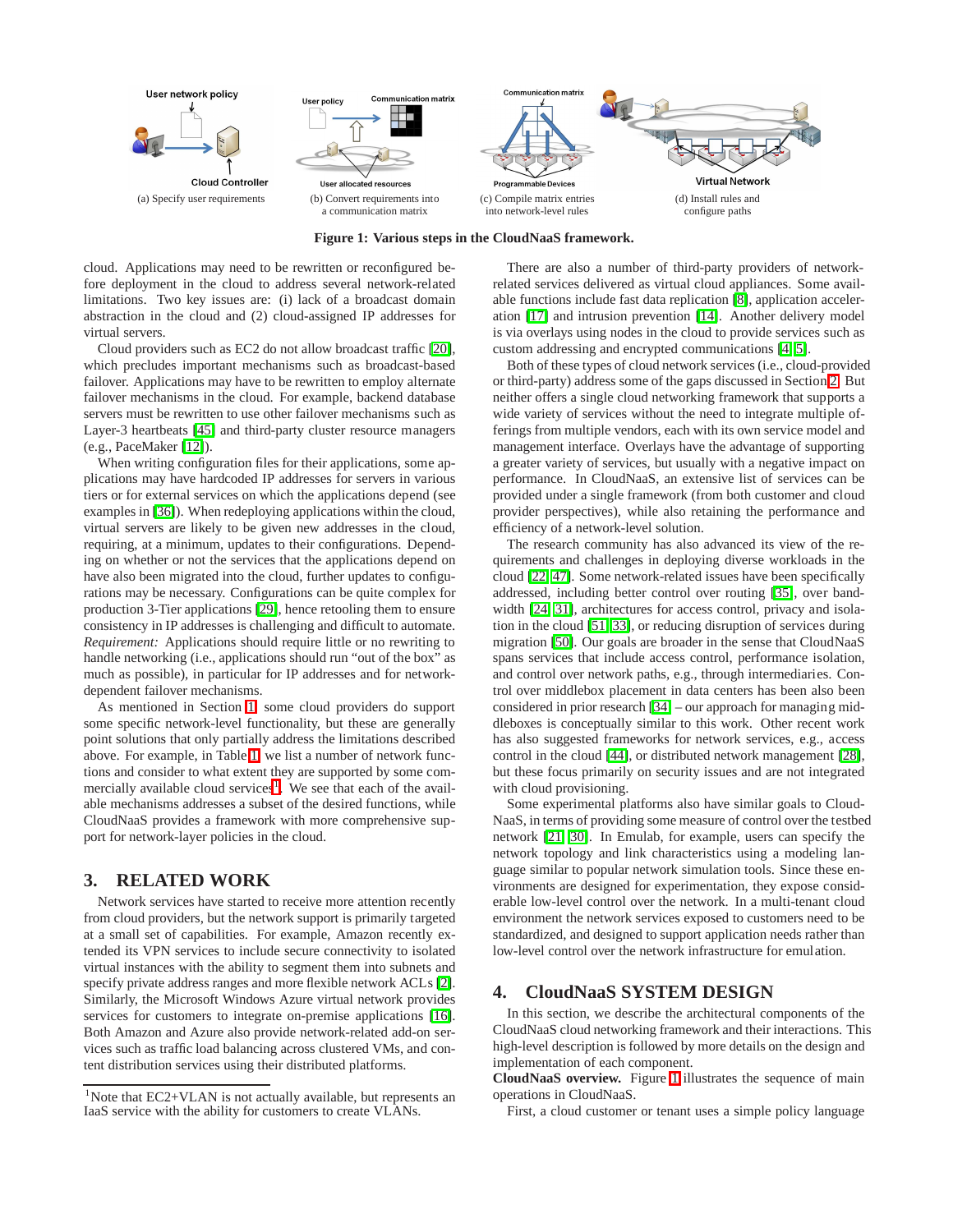

<span id="page-3-1"></span>**Figure 2: Example 3-tier application**

to specify the network services required by his application (Figure  $1(a)$ ). We describe the syntax and semantics of the network policy specification below in Section [4.1.](#page-3-0)

Next, the network policy is translated from the high level constructs into a canonical description of the desired network communication patterns and network services; we refer to this as the "communication matrix" (Figure [1](#page-2-1) (b)). This represents the logical view of the resource demand of the customer. At the end of this step, the communication matrix is used to determine the optimal placement of the new VMs such that the cloud is able to satisfy the largest number of global policies in an efficient manner. This is done based on the knowledge of other customers' requirements and/or their current levels of activity. This step determines whether it is possible to map the new customer's logical requirements into the cloud's physical resources.

We then translate the logical communication matrix along with knowledge of the placement of VM locations into network-level directives (i.e., configuration commands or rules) for devices in the cloud (Figure [1](#page-2-1) (c)). The customer's VM instances are deployed by creating and placing the specified number of VMs. We describe this in Section [4.2.](#page-4-0)

The final step is to install the configuration commands or rules into the devices within the network (Figure [1](#page-2-1) (d)), thereby creating the necessary physical communication paths that satisfy the customer's needs. In addition, address-rewriting rules are instantiated within appropriate network locations to ensure that applications can use custom IP addresses within the cloud. We describe the last two steps in Section [4.3.](#page-4-1) The new cloud application deployment is then ready to run as per the customer's specifications.

**CloudNaaS components**: The CloudNaaS architecture consists of two primary communicating components, namely the *cloud controller* and the *network controller*. The cloud controller manages both the virtual resources and the physical hosts, and supports APIs for setting network policies. It addresses the steps shown in Figure [1](#page-2-1) (a) and (b). The network controller is responsible for monitoring and managing the configuration of network devices as well as for deciding placement of VMs within the cloud. It handles the tasks outlined in Figure [1](#page-2-1) (c) and (d).

# <span id="page-3-0"></span>**4.1 Network Policy Specification**

As part of the CloudNaaS system, we have developed a policy language that cloud customers can use to specify network services associated with their application deployments. The CloudNaaS specification language complements user-facing constructs in current clouds such as Amazon EC2 and Windows Azure. For example, our policy language could work with EC2's virtual instance identifiers when specifying network policies.

While the CloudNaaS policy language is just one candidate among a number of possibilities, we have found it to be sufficient to realize the requirements outlined in Section [2,](#page-1-1) and also extensible and intuitive to use. The constructs in the CloudNaaS policy language could also be leveraged in ongoing work to develop standard APIs for cloud networking in efforts such as OpenStack [\[11\]](#page-11-17).

## *4.1.1 Network Policy Constructs*

Our policy language provides a set of constructs for identifying the set of VMs that comprise an application and their network services. The basic abstraction is that of a virtual network segment that connects VMs together. Various functions and capabilities may be attached to a virtual network segment to define its behavior. Traffic is only allowed to reach a VM over an explicitly defined virtual network segment, hence providing a secure "default-off" model. This approach can be used to provide standard templates of network services and segments that implement pre-defined policies (e.g., for security). A brief description of the main constructs is given below. A more detailed description may be found in [\[25\]](#page-11-18).

- address: specify a custom (e.g., private) address for a virtual machine. Other VMs on the same virtual network segment will be able to reach it using either the specified private address or the cloud address.
- group: create a logical group containing one or more virtual machines. Grouping VMs with similar function, e.g., members of a cluster, makes it possible for modifications to apply across the entire group without requiring changing the service attached to individual VMs.
- middlebox: name and initialize a new virtual middlebox by specifying its type and a configuration file. The list of available middleboxes and their configuration syntax is supplied by the cloud provider.
- networkservice: specify a set of capabilities to attach to a virtual network segment. The current CloudNaaS implementation supports 3 services: i) layer 2 broadcast domains, ii) link QoS (either standard best-effort or bandwidth reservation in Mbps), and iii) middlebox interposition (list of middleboxes that must be traversed in sequence). A virtual network segment may contain a combination of these three services.
- virtualnet: virtual network segments connect groups of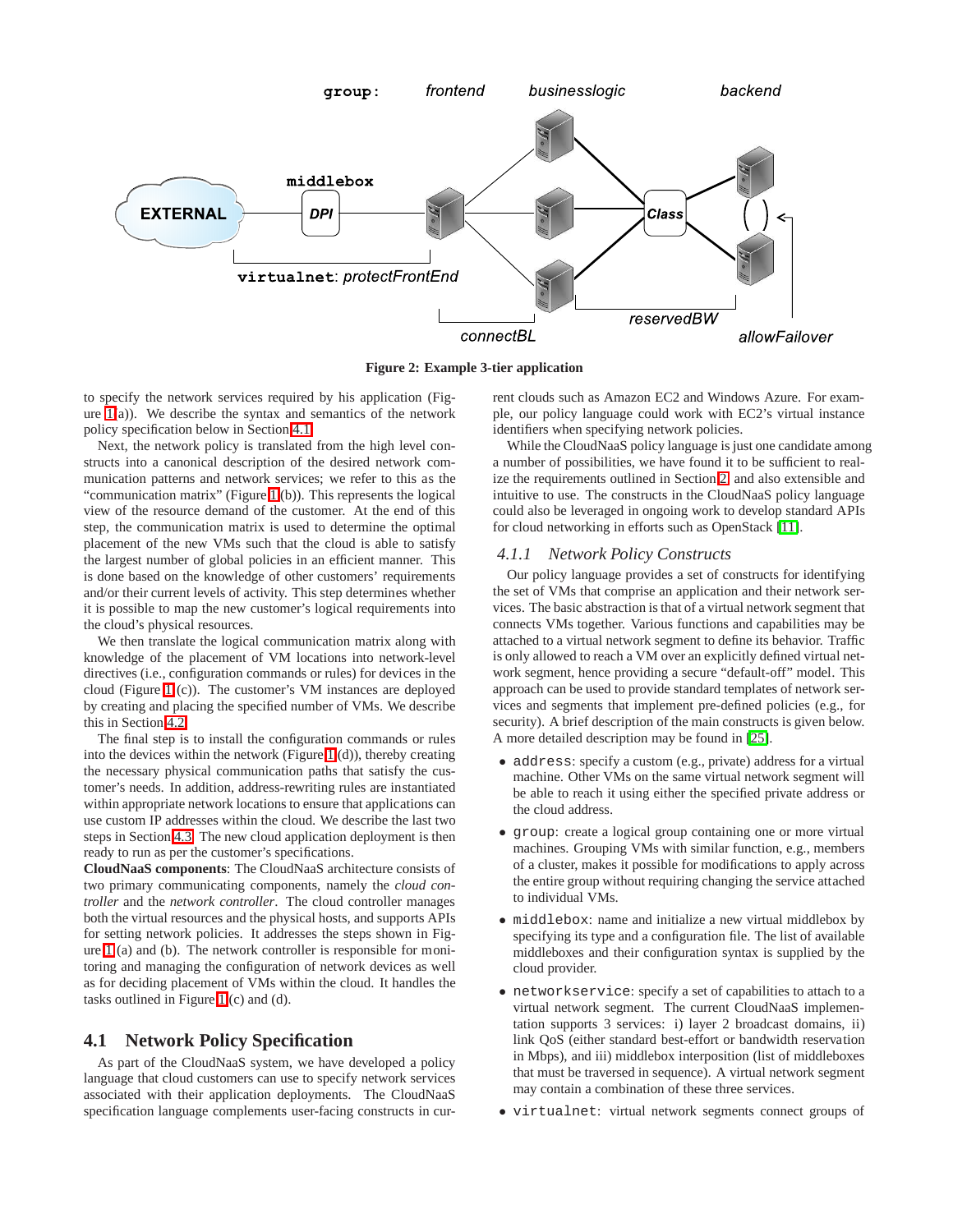- 1 address *dbserver1* = {128.1.104.103}
- 2 address *dbserver2* = {128.1.104.13}
- 3 group *frontend* = {httpdserver}<br>4 group *husinesslogic* = {iboss] i 4 group *businesslogic* = {jboss1,jboss2, jboss3}
- 5 group *backend* = {dbserver1, dbserver2}
- 6 middlebox *Class* = {type=classifier, config=""}
- $mid$ debox  $DPI = {type=dpi, config=$
- 8 networkservice *protectFrontEnd* =
- {l2broadcast=no, qos=standard, mb=DPI}
- 9 networkservice *connectBL* = {l2broadcast=no, qos=standard, mb=none }
- 10 networkservice *reservedBW* = {l2broadcast=no, qos=10mbs, mb=Class}
- 11 networkservice *allowFailover* =
- {l2broadcast=yes, qos=standard, mb=none}
- 12 virtualnet *allowFailover* (backend)
- 13 virtualnet *protectFrontEnd(frontend, EXTERNAL)*
- 14 virtualnet *connectBL(frontend,businesslogic)*
- <span id="page-4-2"></span>15 virtualnet *reservedBW(businesslogic,backend)*

#### **Figure 3: Network policies for example 3-tier application**

VMs and are associated with network services. A virtual network can span 1 or 2 groups. With a single group, the service applies to traffic between all pairs of VMs in the group. With a pair of groups, the service is applied between any VM in the first group and any VM in the second group. Virtual networks can also connect to some pre-defined groups, such as EXTERNAL, which indicates all endpoints outside of the cloud.

#### *4.1.2 Network Policy Example*

To illustrate how the policy language is used in practice, we show an example specification for the 3-tier application deployment shown in Figure [2.](#page-3-1) In this example, middleboxes are used to perform deep packet inspection for incoming traffic and also to perform packet classification to distinguish high priority requests between the business logic and backend database servers. In the backend, a broadcast-based failover mechanism is used for notification in case the current master fails [\[7\]](#page-11-19). The database servers also use customer-specified addresses.

Figure [3](#page-4-2) shows the corresponding network service specification using the constructs described above. The customer assigns the enterprise addresses to the database VMs (lines 1–2), and defines groups for the VMs in each tier (lines 3–5). The two middleboxes are named next, both using the default configuration (lines 6–7). The next lines define the network services required for each virtual network segment (lines 8–11). Note that the standard, i.e., best-effort, service is also defined to establish basic connectivity between the front-end server and the business logic tier. The other services specify middlebox traversal, bandwidth reservations, or layer 2 broadcast services. Finally, the last lines attach network segments between or within corresponding groups of VMs (lines  $12-15$ ).

# <span id="page-4-0"></span>**4.2 Cloud Controller**

In a typical cloud, the cloud controller is responsible for managing physical resources, monitoring the physical machines, placing virtual machines, and allocating storage. The controller reacts to new requests or changes in workload by provisioning new virtual machines and allocating physical resources. CloudNaaS extends the cloud controller in several ways in order to facilitate better control over the network:

**(1)** accepts network policy specifications (in addition to requests for VMs) and parses them to generate a communication matrix for the tenant's resources. The matrix captures the requirements for the network between tenant VMs. An entry in the matrix indicates whether the virtual network between the source and the destination

VM (row and column, respectively) should permit packets; if so, whether layer 2 broadcast is allowed, or layer 3 traffic is allowed, or both are allowed. And when layer 3 traffic is allowed, the entry also specifies bandwidth reservations and any middlebox traversal required by traffic between the endpoints. The matrix is then passed to the network controller which interfaces with the programmable switches.

**(2)** prior to placing a VM on a physical host, the cloud controller consults the network controller to determine which hosts are candidates for placing the VM. The network controller utilizes a placement algorithm designed to minimize the network state and maximize the performance and the number of virtual networks that can be supported in the cloud (described further in Section [4.3\)](#page-4-1).

**(3)** manages a software programmable virtual switch on each physical host that supports network services for tenant applications. The software switch is configured to connect any number of virtual machines to the physical network. The software switches are crucial for extending network control beyond the physical switches and into the end-hosts themselves. Once configured, the cloud controller informs the network controller of the location of the software switches and subsequently sends updates about the set of virtual machines attached to the switches (e.g., if a VM is removed or moves to a different host).

## <span id="page-4-1"></span>**4.3 Network Controller**

The network controller is a new component that CloudNaaS introduces into the cloud management system. It is responsible for configuring virtual network segments throughout the cloud by mapping the logical requirements in the communication matrix onto the physical network resources. It also controls resources, e.g., by determining VM placement and performing re-mapping when available resources change, to ensure that tenant requirements are consistently satisfied in an efficient manner.



<span id="page-4-3"></span>

Figure [4](#page-4-3) shows the main modules of the network controller. It takes two inputs from the cloud controller: the communication matrix for a new request, and a list of physical hosts and available resources on each physical host. In addition, the network controller collects the current status of switches and links (along with link utilizations) and the current mapping of flows corresponding to the virtual network segments deployed in the cloud's physical network. The cloud monitor module periodically polls the devices for this state, but it can also receive triggered state updates from devices when they come up or when they detect a neighbor failure.

Based on these inputs, the controller first invokes the placement optimizer to determine the best location to place VMs within the cloud (and reports it to the cloud controller for provisioning). The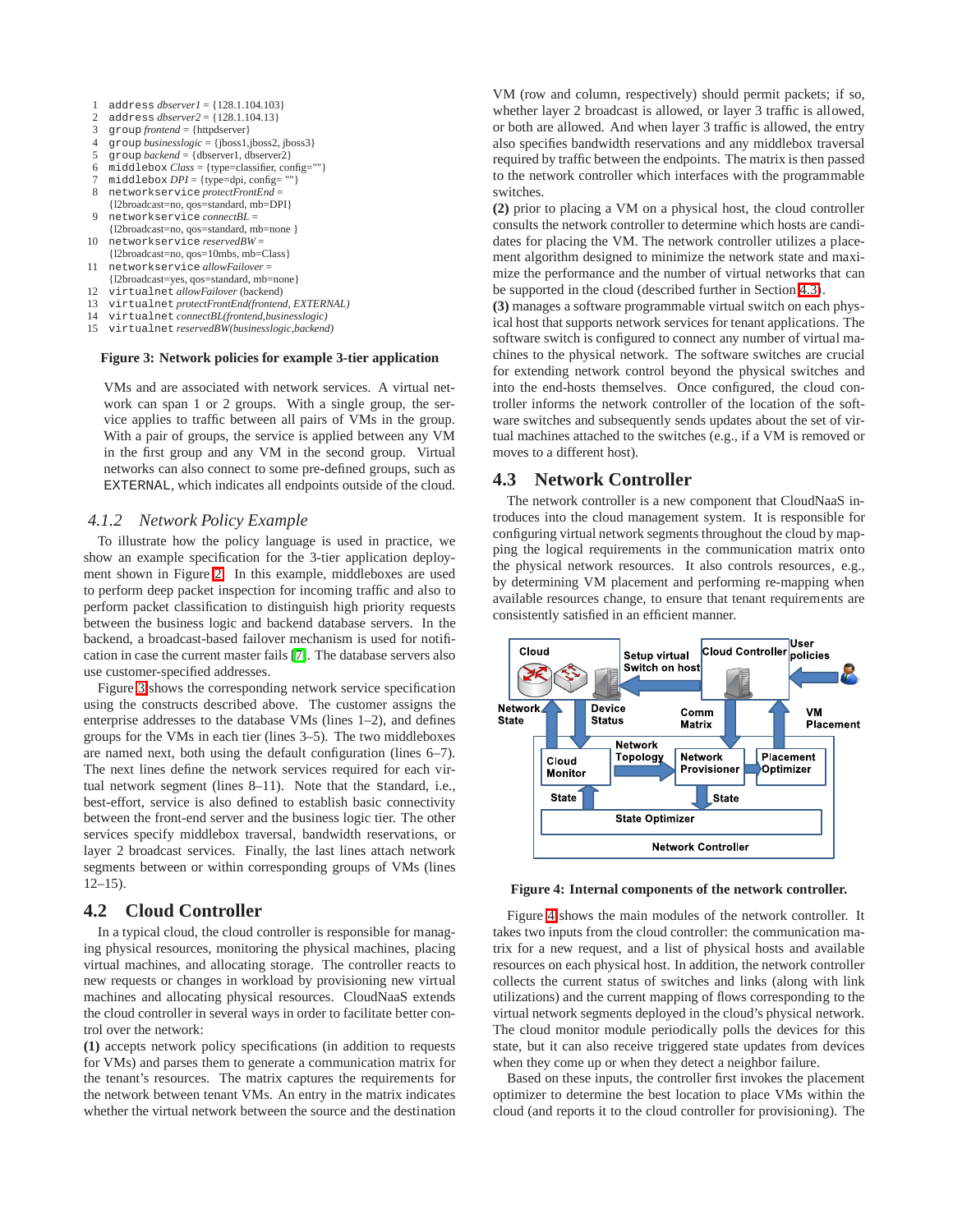controller then uses the network provisioner module to generate the set of configuration commands for each of the programmable devices in the network and configures them accordingly to instantiate the tenant's virtual network segment. A similar set of actions must be taken by the network provisioner when remapping tenant virtual network segments in case of network failures. In addition to these basic actions, the network provisioner performs other control functions in the network, such as tearing down a tenant's application, and installing address rewriting rules in host virtual switches. We discuss these tasks in more detail below.

**Provisioning and De-provisioning Virtual Network Segments** To provision a virtual network segment between a pair of virtual resources (VMs, or a VM and a middlebox), the network controller first determines the constraints that apply to the path between the resources based on the requested attributes. The constraints can result in various computations. They might involve simply finding a loop-free path when the user requests best-effort connectivity between two VMs, or identifying the amount of bandwidth needed along a path when QoS is required. Once the constraints have been gathered, the network controller searches the graph reflecting the current network state and resources for a physical path that satisfies these constraints. We use widest-shortest path [\[49\]](#page-12-19) computations for generating paths with QoS requirements, standard shortest-paths for best-effort paths, and spanning tree algorithms for generating broadcast paths.

If a path is found, the controller generates the appropriate configuration commands and executes them on the network devices on the path. The nature of the configuration commands generated is specific to the type of programmable devices used in the network. We discuss the details of how rules are created and allocated to the appropriate devices while taking into account limited ruleset memory in Section [6.1.](#page-6-0)

De-provisioning the virtual network segments belonging to a customer application happens in a similar fashion; we omit the details for brevity.

**VM Placement using bin-packing** One of the key optimizations in CloudNaaS is the joint placement of virtual machines with virtual network segment provisioning. The programmable network devices used in our design provide the fine-grained control required for per-customer network services, but, as we discuss below in Section [6,](#page-6-1) they have limited resources available to store state for the virtual network segments. Hence, the objective of the optimization is to place a VM so that the number of networking entries that the controller installs on the physical network devices is minimized. We further try to minimize the number of network devices between communicating VMs to reduce network latency and limit the impact of oversubscription in the cloud network topology (e.g., between server racks located behind different aggregation switches $)^2$  $)^2$ . This has the benefit of improving application performance in addition to reducing state in the network devices.

We formulate the placement algorithm as an optimization problem that searches through the set of available physical hosts for an optimal location to place a VM. The constraints are to (1) place VMs on a physical host with sufficient free capacity to support the VM's minimum resource requirements and (2) to ensure that a path exists between all communicating VMs. For efficiency and speed, we employ a *bin-packing heuristic* (first-fit decreasing) that sorts virtual network segments according to the number of communicating VMs. The virtual network segments to be created are processed in order, starting by determining placement of the VMs in the larger

virtual network segments. The algorithm attempts to pack VMs for a specific virtual network segment on the same physical host, then within the same rack, then on hosts behind the same aggregation devices, and finally on any available physical host with sufficient capacity. This ensures that VMs on the same virtual network segment are co-located within the same region of the data center whenever possible. To distribute load and improve tolerance to localized failures, when handling a new virtual network segment, the algorithm starts placing VMs into a randomly chosen rack with sufficient free capacity (or else at the rack with the highest available capacity).

**Addresses Rewriting** The final important function of the network provisioner is to perform address mapping to allow enterprises to reuse existing addresses (i.e., custom addressing). To achieve this, the cloud controller provides the network controller with a map of the VM names to their custom addresses as well as the set of VMs communicating within them as indicated in the policy specification by the cloud customer. For each VM in the list, the network controller installs a rewriting rule in the software switch resident on the hosts for the set of VMs communicating with it. This rule translates the destination address from the custom address to the cloud-assigned address before forwarding. For other VMs or traffic using cloud addresses, rules are installed for forwarding without rewriting the destination address. In cases where VMs are migrated, the rewriting rules are recreated at the appropriate software switches on the new hosts. Thus, we leverage programmability of the cloud, in particular the software switches to enable customer applications to use their own custom addressing schemes.

## **5. PROTOTYPE IMPLEMENTATION**

In this section, we describe our prototype of the CloudNaaS cloud networking framework.

**OpenNebula cloud controller.** We leverage the OpenNebula 1.4 cloud framework to implement the cloud controller component of CloudNaaS. We chose OpenNebula as it provides an identical set of abstractions to users as many prominent IaaS providers, such as EC2, 3Tera, and Eucalyptus. We modified the OpenNebula source to accept user requirements specified using the language described in [§4.1,](#page-3-0) to keep the generate the communication matrix, to defer VM placement decisions to the network controller and to instantiate and configure software switches on hosts. Our modifications were limited to 226 lines of code. We also built a parser to convert policy specifications into communication matrices. Our Perl-based parser has 237 lines.

**NOX and OpenFlow for network control.** We utilize OpenFlowenabled switches (specifically, HP Procurve 6400 series switches flashed with the OpenFlow 1.0 firmware) within our lab-based setup. We chose OpenFlow because using OpenFlow does not require a forklift change to the network; in most cases a simple firmware upgrade of switches is sufficient.

The OpenFlow framework provides an API that allows external software control of the flow tables of network switches. In particular, it allows an authenticated software controller running NOX [\[9\]](#page-11-20) to dynamically install, update and delete flow-level entries in switch flow tables. It also provides a variety of mechanisms to track network state (e.g., switch and link states). The NOX controller can also be configured to read state from external sources.

We implemented the CloudNaaS network controller atop NOX using 2468 lines of C++ code. We interfaced the network controller with cloud controller; the network controller constantly polls the cloud controller and pulls new/updated communication matrices and VM mappings as and when they are available. We implemented the full set of functionality outlined in Section [4.3](#page-4-1) includ-

<span id="page-5-0"></span><sup>2</sup>Recently proposed network topology designs can also help to improve the "east-west" VM-to-VM bandwidth in cloud data centers by reducing or eliminating oversubscription.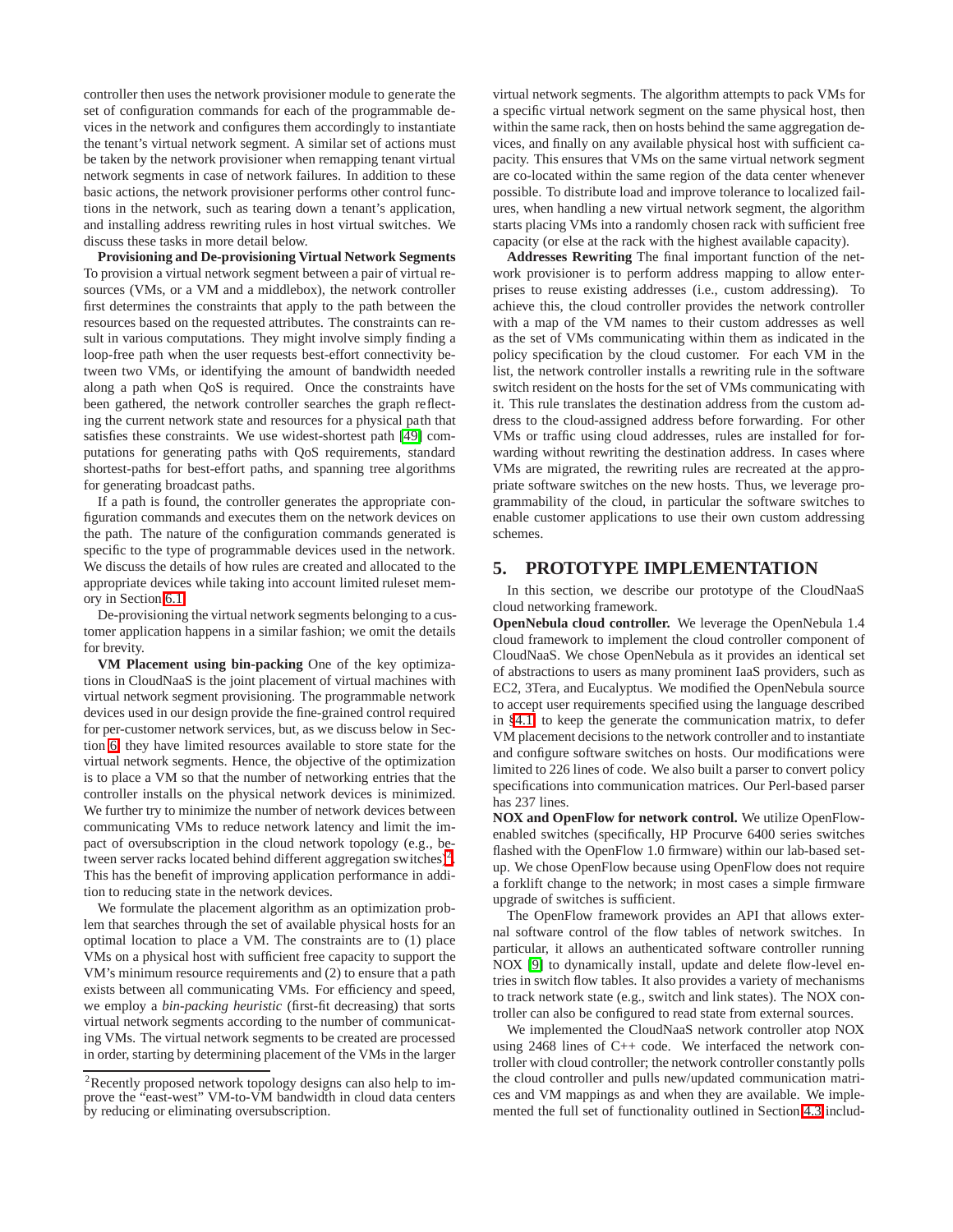ing, provisioning and de-provisioning virtual networks, handling host and network dynamics, VM placement and providing mechanisms for address rewriting. Our controller runs on a commodity Linux machine (2.4 GHZ, 4 cores, 4GB RAM).

We implemented end-host software switches using Open vSwitch.

For completeness, we also implemented the following functions: (1) NAT functionality at the cloud gateway to allow customers to use cloud-assigned internal IPs for their applications; this function is configured and controlled by the network controller, and (2) ARP functionality within customer applications; similar to Ethane [\[26\]](#page-12-20), we redirect all ARP traffic to the network controller who then provides the appropriate responses.

# <span id="page-6-1"></span>**6. ADDRESSING PRACTICAL ISSUES**

In managing the mapping of customer virtual network segment to the physical network the network controller in CloudNaaS has to handle several challenges, namely: (i) installing forwarding state to implement tenant policies while being constrained by network device processing and memory limitations, and (ii) ensuring that network policies persist in the face of dynamics such as device and link failures. In this section, we discuss the techniques used by CloudNaaS to deal with these practical issues.

#### <span id="page-6-0"></span>**6.1 Hardware Device Limitations**

CloudNaaS uses the fine-grained control provided by programmable devices to provide Quality-of-Service guarantees, middlebox interposition, tenant-defined broadcast domains, and address rewriting. The drawback of using fine-grained controls to realize these services is the state explosion they create in network devices. In using the APIs provided by OpenFlow and NOX to configure the network, CloudNaaS creates O(V ∗N 2 ) forwarding entries *per device* within the network, where  $V$  is the number of virtual networks and N is the number of virtual machines using these virtual networks.

Forwarding entries are stored in Ternary Content-Addressable Memories (TCAMs) which are limited in size, ultimately limiting the number of forwarding entries and virtual networks that can be instantiated. Unless this memory is carefully managed, it may not be possible to support a large number of virtual networks in the cloud.

Below, we present several optimizations implemented at the network controller to mitigate these limitations. These optimizations leverage the distinction between host-based switches, i.e., OpenFlowcapable software switches on the physical hosts, and physical Open-Flow switches in the network. Flow tables in the former are stored in the much larger host memory (DRAM), providing space for many more rules, as opposed to the limited TCAMs used in the latter. The goal of these optimizations is to provide CloudNaaS with fine-grained control while limiting the in-network state.

**Optimization 1: Best-effort traffic** Our first optimization is used for configuring flow table rules for best effort traffic. It works simply as follows: we install full flow-based rules in the host's virtual switch, and simple destination-based rules in the physical switches (i.e., source addresses are wild-carded in the latter case). This optimization leverages the observation that best effort traffic can be aggregated along a small collection of network paths. Thus, each in-network device needs only to maintain rules for at most one spanning tree per destination, thereby reducing storage requirements from  $O(N^2)$  to  $O(N)$  per virtual network, where N is the number of virtual machines in each virtual network. We illustrate this optimization in Figure [5.](#page-6-2) In (a), we show the rule-set at different devices without the optimization. Device D carries 6 flow table rules. As shown in (b), with the optimization device D holds 4 flow table rules, a 33% reduction.



<span id="page-6-2"></span>**Figure 5: A network with 4 hosts, 4 switches, and 4 VMs. The flow table for each switch is displayed in a white rectangle. The flow entries in each table have the following format: {Src IP:Dest IP:ToS:InPort}-**> **OutPort with a \* indicating a wildcard.**

Using destination-based forwarding prevents middlebox traversal, however. To allow middlebox traversal, CloudNaaS installs rules in the software switches of the source VM and subsequent middleboxes that encapsulate and tunnel packets from the source VM or current middlebox to the next middlebox.

**Optimization 2: QoS traffic.** The second optimization extends the idea for best-effort traffic to traffic with QoS requirements. The behavior of host-based software switches remains qualitatively the same as above. However, in-network switches forward on the basis of both the destination information as well as the type-of-service (ToS) bits in the packet header. ToS bits are used to select the appropriate queue for network traffic.

If multiple reserved paths to the same destination use the same underlying devices and links, then only one entry is needed per physical device. If a pair of paths only share some links and devices, then the controller uses different ToS values for each path, which leads to separate entries in the in-network switches; the optimization is less effective in this situation. Although less effective, this approach reduces the storage requirements from  $O(N^2)$ to  $O(S*N)$  per virtual network, where N is the number of virtual machines and  $S$  is the maximum number of alternate paths from any switch to the virtual machine.

**Optimization 3: Forwarding entry aggregation.** Given that the earlier optimizations allow for simple destination based forwarding, we can use the wildcard feature to aggregate forwarding entries with the same output port, in a fashion similar to how IP address aggregation is done in Internet routers. To increase the efficiency, we assign contiguous addresses to VM placed behind the same Top-of-Rack (ToR) switch. This results in gains of  $O((S) * N/P)$ , where S is the number of distinct paths to a ToR switch,  $N$  is the number of virtual machines, and  $P$  is the size of prefix assigned to each ToR switch.

As we show in Section [7,](#page-7-0) the above optimizations coupled with our bin-packing placement heuristic (Section [4.3\)](#page-4-1) result in substan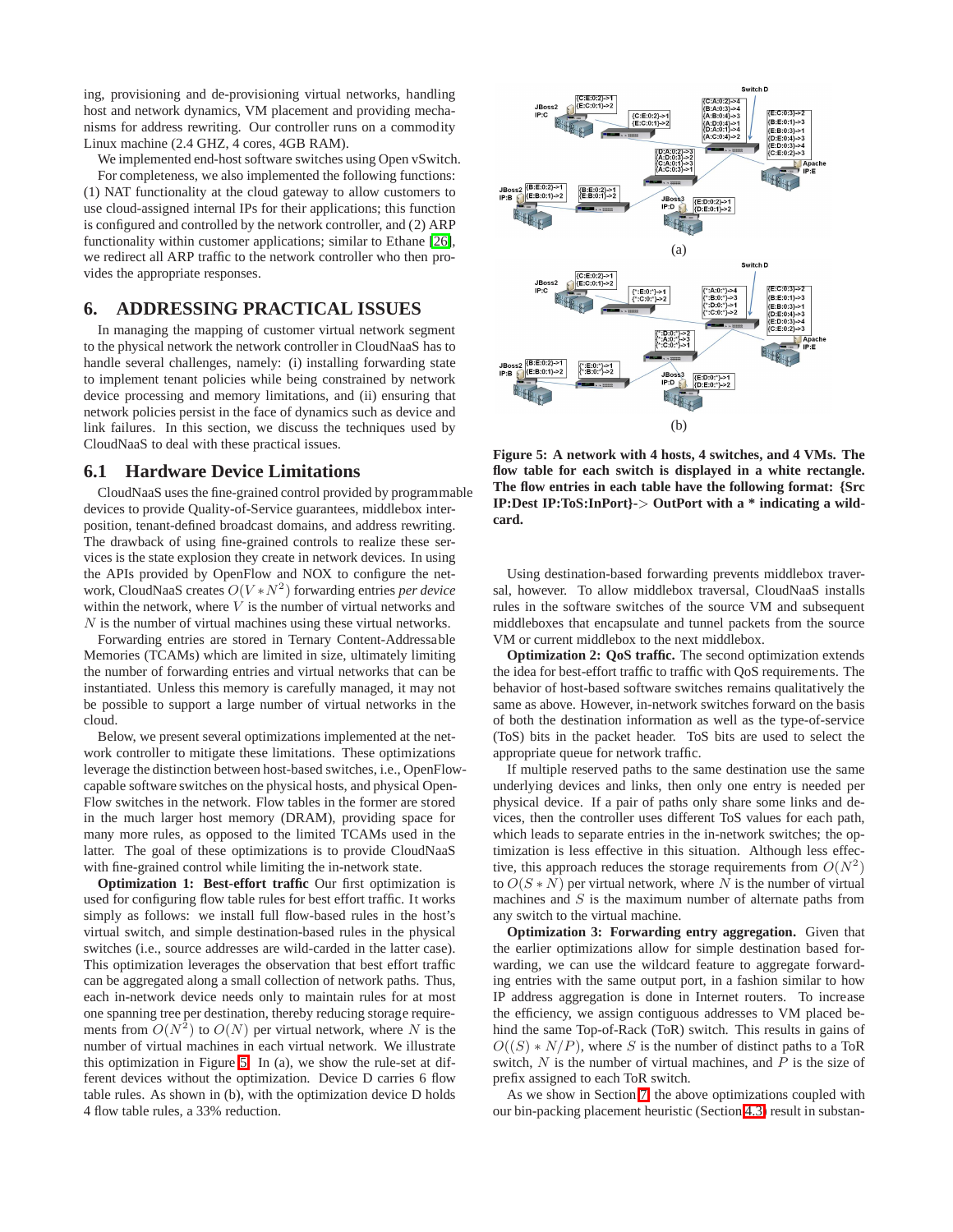tial savings in network device switching memory, thereby helping support several thousands of complex enterprise services.

# **6.2 Cloud Dynamics**

Network services must be able to withstand dynamic events in the cloud, such as link failures, device failures, or changes to the network policy specification. To handle these events, CloudNaaS employs precomputation and caching to reduce the impact of device or link failures on network services.

**Policy Changes and Host/VM dynamics:** When host conditions change due to oversubscription or failure, the cloud controller may migrate a customer's VM to another host and regenerate the communication matrix. The cloud controller also regenerates the communication matrix when a customer submits changes to his network policies. When the matrix is regenerated, the cloud controller informs the network controller of the new matrix, which then triggers reprovisioning of the corresponding virtual networks. To do this without causing significant disruption to existing tenants, the network controller performs reprovisioning for only the changed portions of the communication matrix.

**Device/link failures:** When devices or links fail, virtual networks may be rendered invalid. In such situations, CloudNaaS tears down and re-provisions all virtual networks which are dependent on the failed links or devices. To reduce downtime CloudNaaS employs precomputation and caching of alternate paths. CloudNaaS maintains an association between devices / links and the set of dependent virtual networks, thus allowing it to quickly determine the virtual networks to re-provision when a particular link or device fails. To reduce the time to re-provision these virtual networks, CloudNaaS precomputes network state for different failure scenarios. In our current implementation CloudNaaS precomputes network state to handle failure of core and aggregation layer devices – a small number of devices having significant state. Failure of these devices can be resolved by simply looking up and installing the precomputed and cached network rules.

#### <span id="page-7-0"></span>**7. CloudNaaS SYSTEM EVALUATION**

In this section, we present an experimental evaluation of the CloudNaaS prototype in both a lab-based cloud as well as a largescale emulated cloud. In Section [7.1,](#page-7-1) we describe our simulator and experimental setup.

Our first goal is to demonstrate the key primitives supported in CloudNaaS, validating the ability to flexibly specify and instantiate a variety of network functions in the cloud and to help minimize application rewrites and reconfigurations due to addressing changes in the cloud (Section [7.2\)](#page-8-0).

We then conduct a variety of experiments examining various key aspects of CloudNaaS. In Section [7.3,](#page-8-1) we examine the impact of various optimizations described in Section [6](#page-6-1) and their ability to help CloudNaaS operate in a scalable fashion under network device resource constraints. In Section [7.4,](#page-9-0) we study the performance of the network controller in terms of the overhead of virtual network computation at scale, and the ability to ensure that the cloud operates gracefully under failures. We also examine the impact of the bin-packing placement heuristic in facilitating the admission of a large number of virtual network requests from applications and in supporting high application performance.

On the whole, our experiments also show that CloudNaaS is flexible in that it can support a variety of enterprise application requirements, and its performance scales well as the number of provisioned services grows, and when reconstituting the virtual network after a link or device failure in clouds of varying sizes, despite host and network device resource constraints.



<span id="page-7-2"></span>**Figure 6: Experimental testbed.**

# <span id="page-7-1"></span>**7.1 Experiment Setup**

We deployed and validated CloudNaaS on a cloud testbed consisting of 5 physical hosts and 5 network switches connected as shown in Figure [6.](#page-7-2) Four of the five hosts are available for deploying virtual machines, while the fifth (Host5) is used to run the controller services (i.e., cloud controller and network controller each within a different VM). The 5 programmable network devices are 24 port HP Procurve 6400 switches with 20 1Gbps ports.

**Simulator:**In the absence of a real large-scale testbed to study the impact of the proposed optimizations and the performance of the network controller, we instead developed a simulator to model the network controller. We emulate various network events as well as the messages exchanged from the cloud controller and the network devices to the network controller (e.g., the control messages sent to the network controller by the switches when a link failure occurs or when the switch is powered on). We also simulate the user policy files and the equivalent communication matrix that the cloud controller would send to the network controller. The network controller operates as usual, determining VM placement and computing the required flow table entries for each switch based on the placement of the VMs, but does not install the entries. This approach allows us to focus on the performance of the network controller in a large-scale setting unconstrained by the size and topology of our lab testbed. In our simulations, the network controller is deployed on a 2.40GHz quad core Intel Xeon PC with 4GB of memory running Ubuntu 10.

**Workloads:** In these experiments, we use two types of reference enterprise applications: interactive multi-tiered applications and batch multi-tiered applications. We generate network policies and communication matrices consisting of varying sizes (number of VMs) and numbers of each type of service.

Our interactive application model is typical of many enterprise applications which separate presentation (front-tier), application (business-logic tier), and data (database) components for scalability and performance (e.g., SAP R/3 [\[18\]](#page-11-21)).

For a "small"-sized interactive application, we use 5 VMs, including 2 VMs for redundant databases, and a single VM for each of the other 2 tiers. For the medium sized interactive application, we expand this model to 12 VMs allowing for redundancy at all tiers and introducing middle-boxes for IDS and DPI. Finally, for the large sized 3-tier application, we build on the medium sized model by further increasing the number VMs in the front-tier and the business-logic tiers to accommodate a larger user base; the total number of VMs is 19.

For the interactive applications, the following network primitives are employed: (1) a VLAN isolating the application from other applications in the cloud, (2) QoS requirements between the fronttier and business-logic tier, and (3) on path middlebox traversal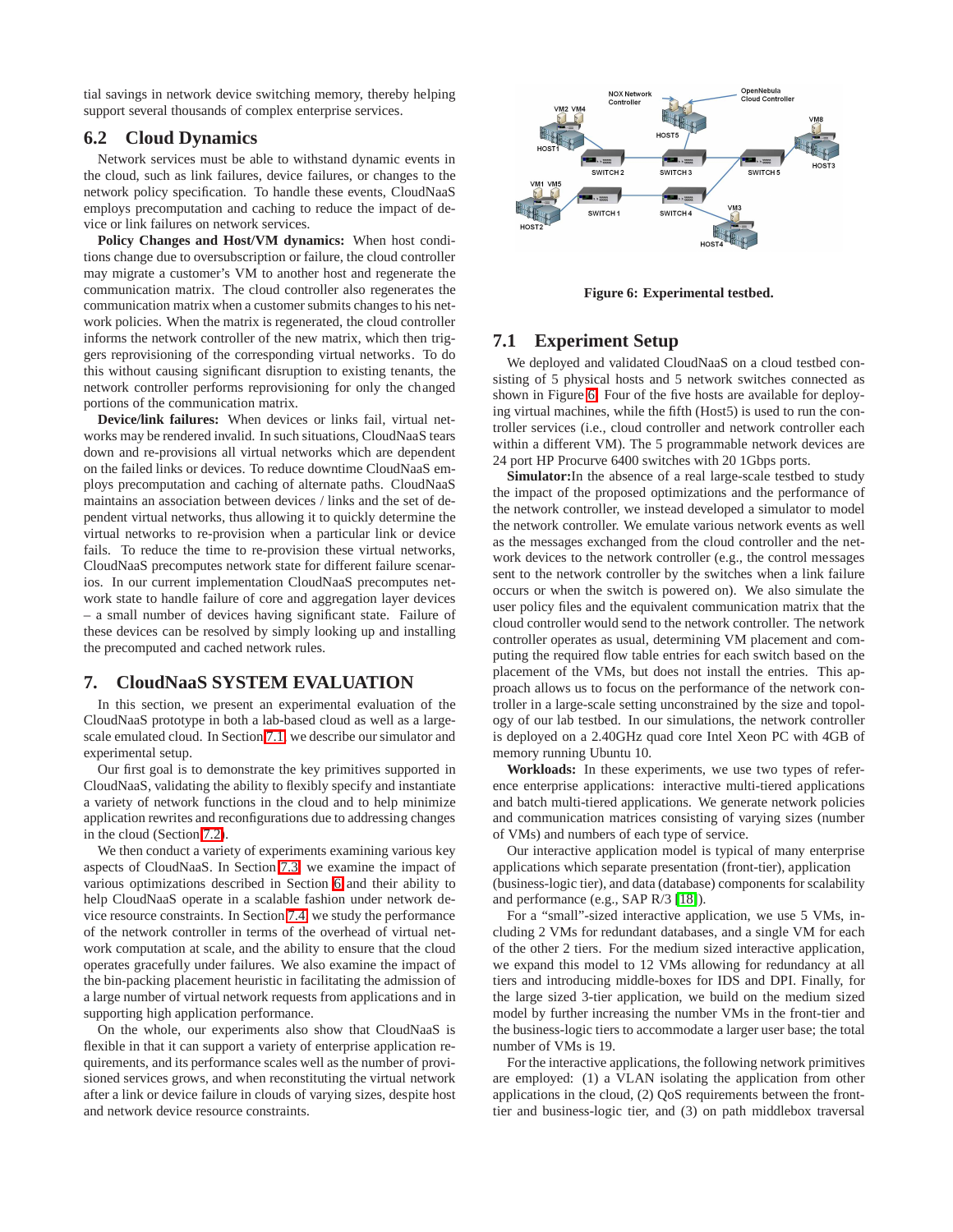between the front-end and end-users. The QoS requirements for the different interactive applications are proportional to the size of the applications with the small requiring 20Mbps, the middle requiring 70Mbps, and the large requiring 100Mbps on the paths connecting the front-tier to the business-logic servers.

For the batch application, we model Microsoft's SharePoint deployments – we derive the networking requirements from the reference architecture [\[38\]](#page-12-21) for small, medium, and large enterprises which (as with the interactive applications described earlier) differ in the number of VMs hosting employee facing IIS and also in the number of VMs in the service that are used to crawl, index, and search data. The batch application consists of a cluster of VMs used to host IIS and MSSQL applications and a second cluster of VMs used to crawl and index the data in websites and databases stored in the first cluster stored. The network requirements for the batch applications are a VLAN isolating the service from other services in the cloud.

**Topology:** For our data center network model, we consider a canonical 3-tier network (consisting of Top-of-Rack (TOR), aggregation, and core switches) and Fat-Tree [\[19\]](#page-11-22). For each network model, we generate three topologies with 6K, 20K, and 30K physical hosts capable of running a maximum of 54K, 140K, and 270K VMs. In each topology, a physical hosts can support at most 9 VMs and each physical host is connected to an edge switch with a 1Gbps link.

We consider 3-tier topologies with 200, 500, and 1000 ToR switches, each connected to 30 hosts. For the 3-tier network, these data center models each have 2 core switches, and 20, 50, and 100 switches in the aggregation layer, respectively. As is typical, each ToR switch has two 10Gbps uplinks to the aggregation layer, and aggregation switches are dual-homed to the core layer with 10Gbps links.

For the Fat-Tree topologies, we follow [\[19\]](#page-11-22), varying the  $K$  parameter to accommodate varying numbers of physical hosts. All links in the Fat-Tree topologies are assumed to be 1Gbps.

## <span id="page-8-0"></span>**7.2 Functional Validation**

We begin by demonstrating the flexibility and functionality of CloudNaaS in implementing several different network functions and policies.

By submitting different network policies to the user interface, we were able to implement, within the confines of the cloud, the different enterprise application networking scenarios below. We perform the testing on the cloud testbed discussed earlier.

Our initial application deployment uses a policy that enables point-to-point reachability between VMs 1-3 (which are all part of the application deployment), but not to/from VMs belonging to other applications (VMs 4–6). For the purpose of this evaluation, we force the VMs to be placed as shown – this set-up helps us study how effective CloudNaaS's primitives are under various interesting situations. Note that we evaluate the placement algorithm (Section [4.3\)](#page-4-1) and the benefits it offers later in this section.

**VLAN:** In the VLAN scenario, we modify the baseline policy above to place VM2 and VM3 in the same VLAN (broadcast domain) to enable the broadcast-based fail-over service. We verified that VM2 and VM3 are able to communicate and then failed the application running in VM2. The VLAN configuration allowed VM3 to correctly detect the failure and take over the role of the primary.

**Quality-of-Service:** To demonstrate the QoS primitive, we modify the baseline policy to reserve 900Mbps for traffic between VM1 and VM2. In this case, the Quality-of-Service constraint did not result in a change to the underlying paths, though in general a new path may be computed to meet the requirement, as described earlier

| Size of Ruleset | # of Large Interactive Apps. | Memory (in MB) |
|-----------------|------------------------------|----------------|
| 65536           | 3276                         | 22             |
| 131072          | 6553                         |                |
| 196608          | 9830                         |                |
| 262144          | 13107                        |                |
| 327680          | 16384                        |                |

<span id="page-8-2"></span>**Table 2: Resource impact of flow entries in Open vSwitch.**

in Section [4.](#page-2-2) We instantiated file transfers from VM1 to VM2 and simultaneously from VM5 to VM4 which are deployed on the same hosts as VM1 and VM2, respectively. We observe, with the aid of IPerf, that flows between VM1 and VM2 received the requested share of link bandwidth on the paths shared with flows between VM4 and VM5.

**Middlebox Interposition:** To validate the correctness of our framework to interpose virtual middleboxes on the network path, we modified our policy between VM1, VM2 and VM3 to force all traffic to and from VM1 through an DPI middle-box implemented in snort. Over several runs of the experiments, we observed that it takes an average of 12ms to modify the path so that traffic from VM2 to VM1 is directed through VM8, where the DPI function is hosted.

**Address Rewriting:** Finally, we demonstrated the ability of enterprise customers to retain their current IP addressing and connectivity as they move their applications to the cloud. We deployed a simple client-server application with the client in VM3 and server on VM2. The client is configured to refer to the server in VM2 by its original globally routable IP address. Without the address mapping policy installed, VM3 is unable to communicate with VM2 since each VM has been assigned a new private IP address in the cloud. After adding a policy to remap VM2's original address, we observe that traffic from VM3 is able to reach VM2.

## <span id="page-8-1"></span>**7.3 Impact on Cloud Infrastructure**

The design of CloudNaaS introduces a number of changes to the cloud infrastructure. In this section, we summarize our observations of the resource overheads of these changes.

One significant change is the modification of the cloud controller to generate and transfer the communication matrix to the network controller. Our experience with CloudNaaS revealed little negative impact in terms of memory and CPU overhead in the cloud management system due to this change. Another change that might raise some concern for a cloud provider is the introduction of the Open vSwitch [\[10\]](#page-11-23) at each host, which requires instantiation of TAP interfaces [\[15\]](#page-11-24) in place of the standard KVM public bridges. We observed that the resource usage of the TAP interfaces was minimal, and should not impact the number of VMs that can be supported.

In examining the overhead of installing rulesets into Open vSwitch, we find that the memory consumption is not significant. Table [2](#page-8-2) shows the amount of memory consumed by the virtual switch. We observe that a virtual switch is able to store 300K entries, sufficient to support the virtual network segments for 16K large 3-tier applications when viewed across the entire data center, in less than 100MB (of the 4GB available to the Open vSwitch) of memory per host. With a limit of 300K rules, CloudNaaS is able to allocate on average 10K forwarding rules, or 1.8K virtual network segments for each VM on the host – indicating that most practical virtual network segments sizes can be supported for each VM deployed on the host for even large applications. We conclude that the host-based Open vSwitches are able to efficiently hold a significant amount of state and thus support our optimizations which increase the amount of forwarding rules and state at the edge.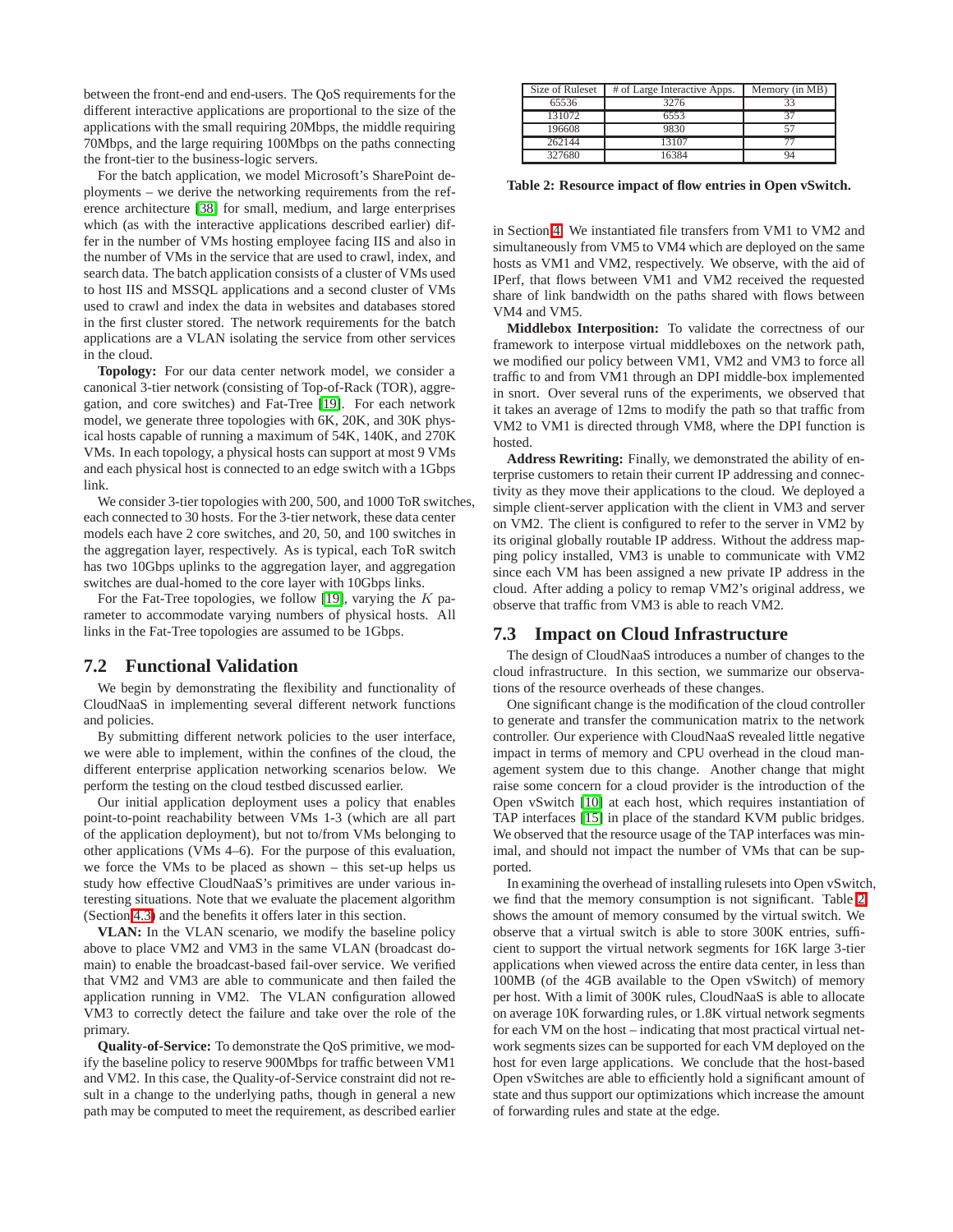| Algorithms                    | Virtual Switch ToR   Agg |    |            |                | Core # of Large Apps |
|-------------------------------|--------------------------|----|------------|----------------|----------------------|
| Default Placement             | 365                      |    |            | 13K 235K 1068K | 4K                   |
| w/o optimizations             |                          |    |            |                |                      |
| Default Placement +           | 0%                       | 3% | 21%        | 39%            | 6.7K                 |
| <b>Destination Forwarding</b> |                          |    |            |                |                      |
| Default Placement +           | 0%                       | 2% | 20%        | 30%            | 5.4K                 |
| <b>Oos Forwarding</b>         |                          |    |            |                |                      |
| <b>Default Placement</b>      | $0\%$                    |    | $93\%$ 95% | 99%            | 12.2K                |
| $\cos +$ Destination + Prefix |                          |    |            |                |                      |

<span id="page-9-1"></span>**Table 3: Results indicating effect of flow entry optimizations and the default VM placement strategy on switches at each tier. The bottom four rows show the percentage reduction in flow table size.**

| Algorithms                                        | Virtual Switch | <b>ToR</b>    |         | Agg Core # of Large Apps |
|---------------------------------------------------|----------------|---------------|---------|--------------------------|
| <b>Bin-Packing</b><br>w/o optimizations           | 313            | 5K            | 13K 20K | 15K                      |
| $Bin$ -Packing +<br><b>Destination Forwarding</b> | 0%             | 49%           | 47% 46% | 15.7K                    |
| $Bin$ -Packing +<br>Oos Forwarding                | 0%             | 41%           | 40% 40% | 15.6K                    |
| $Bin$ -Packing +<br>$\cos +$ Destination + Prefix | $0\%$          | 99.8% 99% 99% |         | 15.9K                    |

<span id="page-9-2"></span>**Table 4: Results indicating effect of flow entry optimizations and the bin-packing VM placement strategy on switches at each tier. The bottom four rows show the percentage reduction in flow table size.**

In Section [6,](#page-6-1) we described several optimizations to the network provisioning algorithm to reduce the number of forwarding rules in the network switches. Here, we show the quantitative impact of those optimizations on the network state for the case of provisioning 16K large instances of the reference interactive application (i.e., 270K VMs) in the largest data center model (i.e., 1000 ToR switches). Table [3](#page-9-1) shows the maximum number of flow table entries across the switches in each of the 3 tiers of the data center, plus the Open vSwitches at the hosts. Our goal is to indicate the relative benefits offered by our optimizations. The first row shows the maximum number of flow table entries with no optimizations. Subsequent rows show the number of entries after applying each optimization separately and the last row shows the impact of all of the optimizations taken together.

The best effort and QoS forwarding optimizations achieve substantial benefits each. As the results show, moving up from the host virtual switch layer toward the data center core results in greater benefits from the optimization since there are more flows available for consolidation. On the whole, the optimizations are able to yield between 93% and 99% reduction in flow table usage across different network switches. Finally, we observe that employing careful placement decisions using our bin-packing heuristic results in further reduction of the state for the ToR and Agg devices (Table [4\)](#page-9-2). With all our optimizations taken together, we can support 15.9K large interactive applications simultaneously, which is  $4\times$  more that what can be supported without any optimizations (Table [3\)](#page-9-1).

#### <span id="page-9-0"></span>**7.4 Network Controller Performance**

Next, we evaluate the ability of CloudNaaS's network controller to scale to provisioning and managing a large number of virtual networks in a large-scale cloud data center.

### *7.4.1 Impact of Placement*

Placement of VMs plays a crucial role in determining the performance between VMs, the number of QoS requests that can be satisfied, and the amount of state within the network. In this section, we examine the benefits of careful VM placement. We compare our bin-packing heuristic against the default placement strat-



<span id="page-9-3"></span>**Figure 7: Number of virtual network segments successful supported by CloudNaaS under the bin-packing and the default placement strategies as a percentage of those supported by an optimal placement strategy.**



<span id="page-9-4"></span>**Figure 8: Length of paths, in # of links, between different VMs under different VM placement strategies.**

egy used by current cloud platforms, namely OpenNebula [\[39\]](#page-12-22) and Eucalyptus [\[40\]](#page-12-23). The default placement algorithm used by both platforms is a striping algorithm which aims to spread VMs across physical hosts in a round robin fashion. Due to space constraints, we only present our findings for deploying Large interactive and batch services (Lg), medium interactive and batch services (Med), and an equal combination (Eq) of small, medium, and large interactive and batch services on the canonical DC topology; however, we observed similar findings for the Fat-Tree topology.

First, we examine the impact of placement on the ability of the network to satisfy the varying QoS requirements placed on it by the different applications. Figure [7,](#page-9-3) presents a bar graph of the number of virtual network segments admitted as a fraction of the ideal number that can be accommodated by an optimal placement algorithm. The figure shows that both placement schemes satisfy all QoS requirements when only small and medium-sized interactive applications are run within the cloud. However, when only largesized services are used then our placement algorithm is able to satisfy all requests whereas as uninformed placement approach denies roughly 10% of the requests: in each case when a virtual network segment is denied, the default placement algorithm is unable to satisfy one or more of the network QoS requirements specified by the virtual network segment.

To determine the performance implications of the different placement algorithms, we examine the length of the paths between communicating VMs in Figure [8](#page-9-4) for the requests that were accepted in each case. For simplicity, we show our results only for large interactive applications. We observe that paths are in general shorter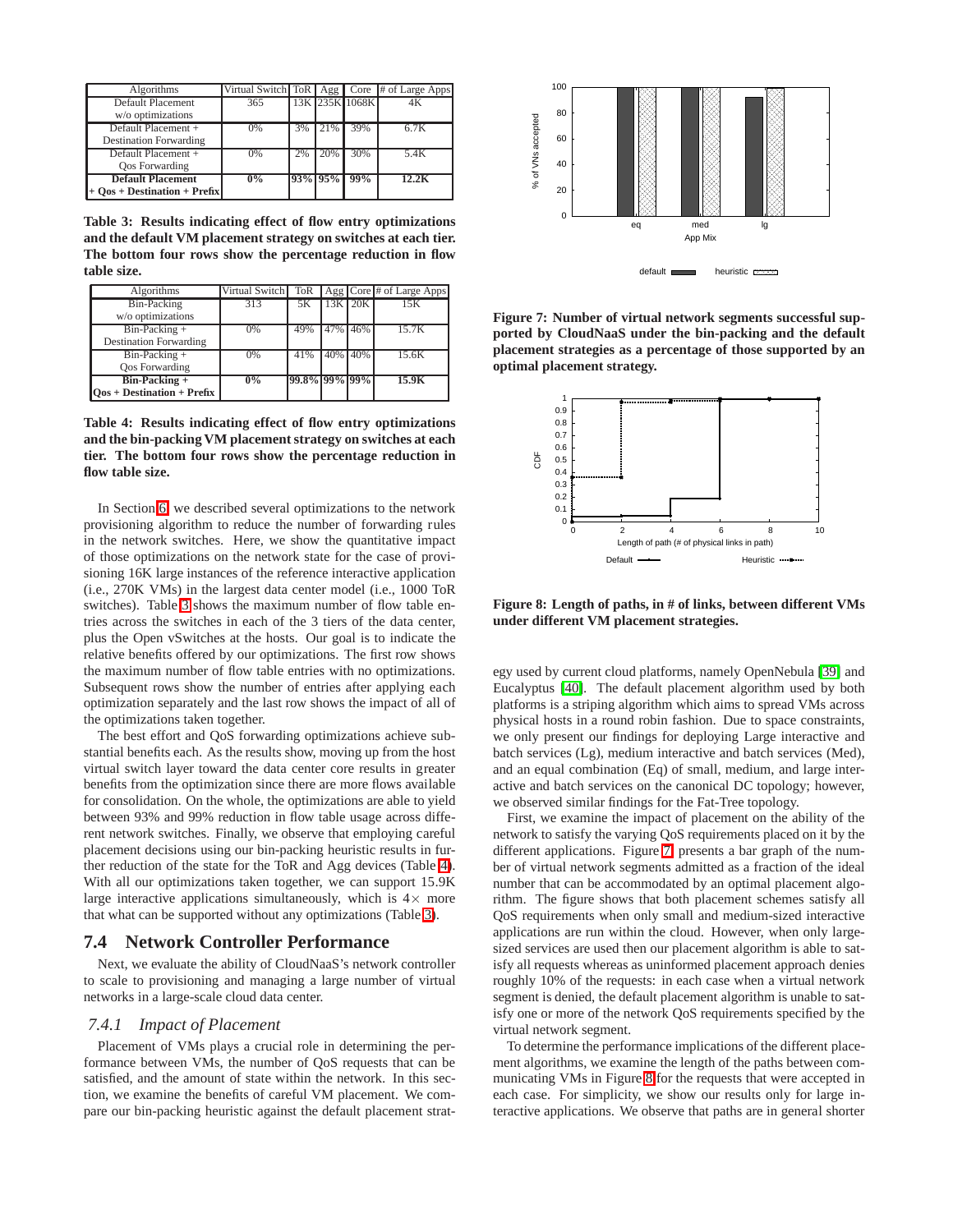

<span id="page-10-0"></span>**Figure 9: Virtual network segment computation time for Large interactive applications on a tree topology with 30K hosts.**

with our placement algorithm: 99% of the paths created using the heuristic are less than 2 links long indicating that these paths never leave the ToR. The naive strategy results in longer paths, potentially resulting in poorer application performance due to greater interaction with cross traffic.

#### *7.4.2 Virtual Network Computation*

First, we examine the time taken to initialize several large interactive applications. Recall that each 3-tier application contains a relatively large number of virtual machines and a complex set of virtual networks and policies. We assume the canonical tree interconnect.

Figure [9](#page-10-0) shows the amount of time taken to simultaneously instantiate network services for as many as 270K VMs in total spread across nearly 16K instances of the large interactive application (this is the number of large interactive application instances that can be "packed" onto the physical hosts using our placement algorithm; details later in this section). The total time consists of the time to compute corresponding flow table entries and paths in the network. The controller would additionally need to install the flow table entries in the appropriate switches – this time is not captured in our experiments, but is expected to take less than 10ms per flow entry [\[46\]](#page-12-24). From the figure, we observe that it takes about 120s in total to instantiate the virtual network services for the 270K VMs in the cloud. This delay is relatively small when considering the overall service provisioning time, including virtual machine provisioning. For example, experiments in Amazon EC2 showed that provisioning 20 small virtual machine instances can take 180s, and that this time grows with the number of instances being deployed [\[41\]](#page-12-25). We found similar scaling properties for other reference applications and application mixes, as well as for the Fat-Tree interconnect (omitted for brevity).

## *7.4.3 Failure Handling*

When data center elements such as links, switches, or hosts fail, the virtual networks must be remapped and re-installed to restore service. In this series of experiments, we measure the performance of the network controller in re-establishing functional virtual networks in data centers of varying sizes when different components fail. For simplicity, we focus on a scenario consisting of large interactive application instances and a 3-tier network topology.

In our failure model, a link, switch, or host is randomly selected to fail. We measure the time taken by CloudNaaS's network controller to recalculate the configuration state to be pushed to the devices. We ignore the time to receive failure notifications which is bounded by the frequency of device polling, and also the time to install state in the device which is, again, assumed less than 10ms.



<span id="page-10-1"></span>**Figure 10: Virtual network segment recomputation time under link failures for large interactive applications on a tree topology with 30K hosts. (a) Without caching and precomputation (b) With caching and precomputation of core and aggregation devices.**

We run each experiment around 150 times to generate the distribution of re-computation times.

**Link and Switch Failures.** To understand the impact of link failures, we randomly select and delete a link from the topology, triggering the network controller to deprovision paths that use the failed link, and reprovision them on alternate links. We examine the recovery time for links with and without our precomputation and caching. We observe in Figure [10,](#page-10-1) that without precomputation and caching the median recovery time for the largest cloud with 270K VMs is 2s, and the worst case is under 10s. With caching and precomputation, we observe that the median recovery time for the largest cloud is reduced to 0.2s. In examining the recovery time for device failures, not shown here due to space constraints, we observe that these numbers are in general an order of magnitude worse than the link failure numbers. We note that by extending the precomputation algorithm to precompute for the edge switches we can reduce the recovery for all links and device to a constant time of under 0.2 second (Cache look-up time). However, doing this will require allocating more memory for the cache.

**Host Failures.** In our experiments with host failures, we randomly select a host to fail and delete it from the topology. This triggers the cloud controller to update the state of the affected VMs and notify the network controller to remap the corresponding virtual networks. Figure [11](#page-11-25) shows the time for the network controller to do this; we can see that, compared to provisioning, this take very little time. While provisioning requires searching the graph and calculating paths, remapping requires only a look up in a data structure followed by a control message sent to the appropriate switches (Section [4\)](#page-2-2).

# **8. ADDITIONAL CONSIDERATIONS**

In this section, we briefly address some additional considerations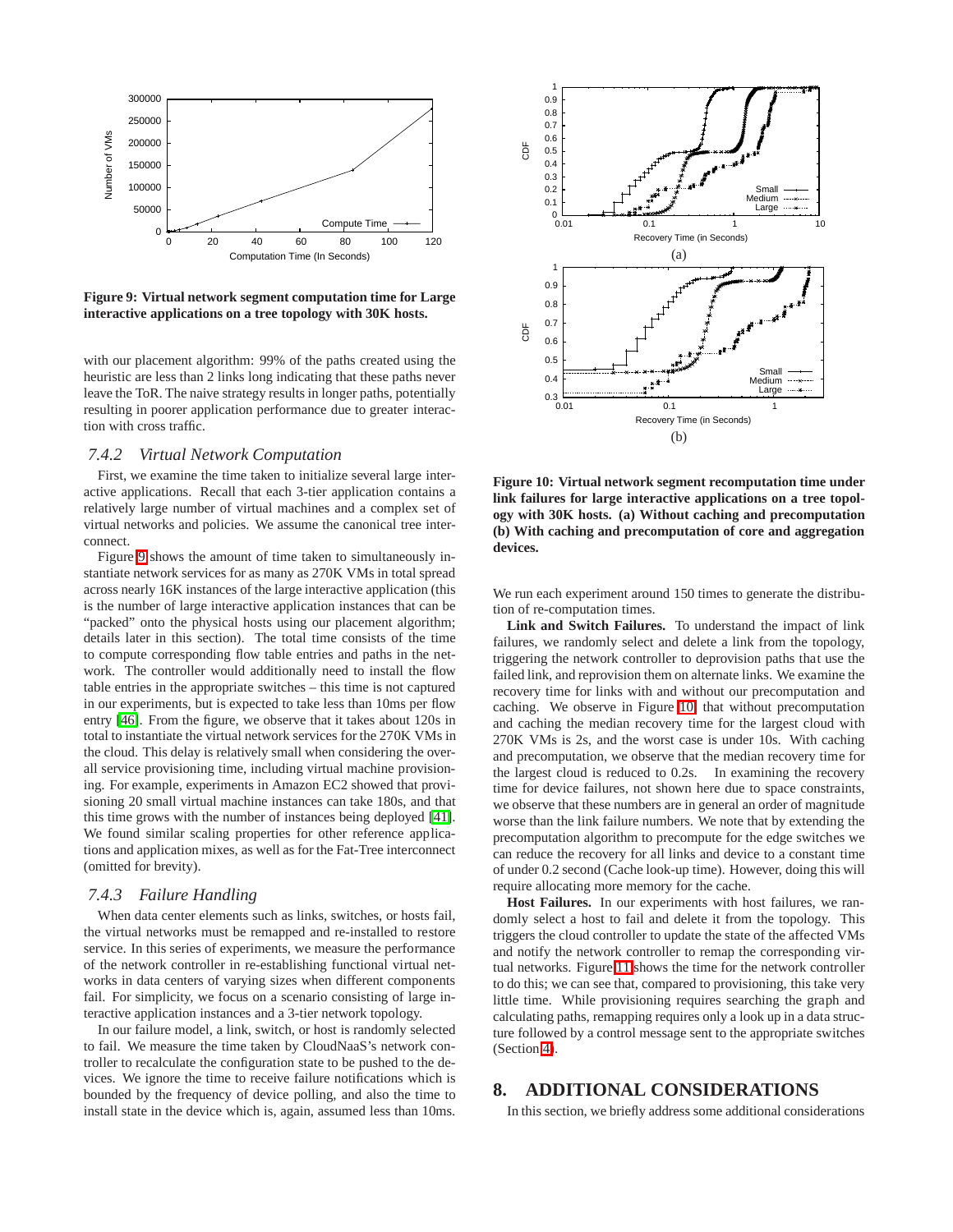

<span id="page-11-25"></span>**Figure 11: Virtual network deprovision time under host failures for large interactive applications on a tree topology with 30K hosts.**

toward a more complete network services platform offering in the cloud. As we do not lay out details of how these additional services can be implemented in this limited space, they should be considered as subjects for future work.

**OpenFlow Programmable Devices** In our current prototype we use Openflow switches as the programmable devices within the network. However, our design is not tied to the OpenFlow platform and API. As stated earlier, the choice of programmable devices affects the set of configuration commands that are generated, how these commands are pushed to the devices, and how the effects of the commands are undone from the devices. However, we believe irregardless of the type of programmable devices used, these devices will have physical limitations and the general optimizations described in section [6.1](#page-6-0) will be required to overcome such restrictions.

Furthermore, unlike other programmable devices, the OpenFlow platforms offers the advantage of easy deployment. Many device vendors including Cisco, HP, and NEC have developed firmware patches that transform existing data center grade switches into Open-Flow enabled switches. Given these firmware patches, we believe that out current implementation of CloudNaaS can be easily adopted and deployed by many existing cloud providers.

**Managing Cloud Network Services:** In this paper we described CloudNaaS network services and primitives related primarily to the data plane, e.g., traffic isolation, middleboxes, and QoS. An important additional set of services are also needed for enterprise tenants to monitor and manage the cloud virtual network, similar to what they could do in a traditional data center. For example, we can extend the CloudNaaS framework to allow users to attach monitoring, reporting, and logging functions to virtual network devices. The management data can be processed and made available as a continuous feed, or uploaded to a management application in the cloud that provides the ability to visualize the virtual network operations. Careful optimization is of course necessary to ensure privacy of the network data, and to limit the overhead of collecting and transmitting management data.

**WAN Extension:** Although cloud providers do not typically control the wide-area portion of the network, enhanced network services that extend from the cloud into the WAN would further benefit applications, particularly those that need to integrate with enterpriseside service. This could be achieved by integrating the virtual network in the cloud with a cooperating ISP or overlay network provider. The CloudNaaS framework can be extended to support new primitives that identify endpoints outside the cloud that are to be integrated. The network controller can negotiate an overlay path, for example, to provision wide-area paths that provide specific ser-

vices such as service differentiation, WAN acceleration, data deduplication, encryption, etc.

# **9. CONCLUSION**

We presented CloudNaaS, a network service platform that enables tenants to leverage many of the network functions needed for production enterprise applications to run in IaaS clouds. Our prototype design and implementation of CloudNaaS leverages programmable network devices and supports isolation, middlebox functions, and Quality-of-Service, and helps minimize application rewrites and reconfigurations by allowing applications to use existing address spaces. CloudNaaS primitives are specified as part of a cloud deployment, and are installed in the network data plane automatically, as the corresponding virtual servers are instantiated. We demonstrated the flexibility of CloudNaaS in supporting a number of network functions in the cloud using a typical multi-tier application model in our lab testbed with commercial OpenFlowenabled network devices. We showed how fine-grained access control, VLAN-based isolation, service differentiation, and middlebox interposition can be easily specified and deployed in several scenarios. We also showed that CloudNaaS performs well in the face of large numbers of provisioning requests, and network and host dynamics. We showed that our optimizations for VM placement and for forwarding table aggregation help in making more effective use of the resources of the cloud's physical hosts and network devices, thus helping the cloud scale to support a multitude of enterprise applications.

#### <span id="page-11-0"></span>**10. REFERENCES**

- [1] Amazon EC2. http://aws.amazon.com/ec2/.
- <span id="page-11-13"></span><span id="page-11-4"></span><span id="page-11-1"></span>[2] Amazon Virtual Private Cloud. http://aws.amazon.com/vpc/.
- <span id="page-11-2"></span>[3] Barracuda Load Balancer. <http://www.barracudanetworks.com>.
- [4] CloudSwitch. http://www.cloudswitch.com.
- <span id="page-11-7"></span>[5] Cohesive FT:VPN-Cubed. http://www.cohesiveft.com/vpncubed/.
- [6] Elastic Load Balancing. http://aws.amazon.org/elasticloadbalancing/.
- <span id="page-11-19"></span>[7] How a server cluster works: Server clusters (mscs). http://technet.microsoft.com/en-us/library/cc738051%28WS.10%29.aspx.
- <span id="page-11-11"></span>[8] NetEx. http://www.netex.com.
- [9] NOX. http://noxrepo.org/.
- <span id="page-11-23"></span><span id="page-11-20"></span><span id="page-11-17"></span>[10] Open vSwitch project. http://www.vswitch.org/.
- [11] OpenStack Cloud Software. <http://wiki.openstack.org>.
- <span id="page-11-9"></span><span id="page-11-5"></span>[12] The pacemaker linux project. Http://www.clusterlabs.org.
- [13] Riverbed Networks: WAN Optimization.
- <http://www.riverbed.com/solutions/optimize/>.
- <span id="page-11-24"></span><span id="page-11-6"></span>[14] SOURCEfire. http://www.sourcefire.com.
- <span id="page-11-10"></span>[15] TUN/TAP device driver. http://vtun.sourceforge.net/.
- [16] Windows Azure Platform. http://www.microsoft.com/windowsazure/.
- <span id="page-11-12"></span>[17] Aryaka Networks: Cloud-based Application Acceleration. <http://www.aryaka.com>, 1999.
- <span id="page-11-21"></span>[18] "sap web application server, sap r/3 enterprise release 4.70". http://help.sap.com, 2004.
- <span id="page-11-22"></span>[19] M. Al-Fares, A. Loukissas, and A. Vahdat. A scalable, commodity data center network architecture. In *SIGCOMM*, 2008.
- <span id="page-11-8"></span>[20] Amazon. Using DHCP Options. http://docs.amazonwebservices.com/AmazonVPC /latest/DeveloperGuide/index.html?UsingDHCPOptions.html, 2010.
- <span id="page-11-16"></span>[21] D. Andersen, H. Balakrishnan, M. Kaashoek, and R. Morris. Resilient Overlay Networks. In *SOSP '01*.
- <span id="page-11-14"></span>[22] M. Armbrust, A. Fox, R. Griffith, A. D. Joseph, R. H. Katz, A. Konwinski, G. Lee, D. A. Patterson, A. Rabkin, I. Stoica, and M. Zaharia. Above the clouds: A berkeley view of cloud computing. Technical Report UCB/EECS-2009-28, Feb 2009.
- <span id="page-11-15"></span><span id="page-11-3"></span>[23] M. Arregoces and M. Portolani. *Data Center Fundamentals*. Cisco Press, 2003.
- [24] H. Ballani, P. Costa, T. Karagiannis, and A. Rowstron. Towards Predictable Datacenter Networks. In *SIGCOMM '11*, Toronto, Canada.
- <span id="page-11-18"></span>[25] T. Benson, A. Akella, S. Sahu, and A. Shaikh. EPIC: Platform-as-a-service model for cloud networking. Technical Report TR1686, University of Wisconsin, Dept. of Computer Science, 2011.